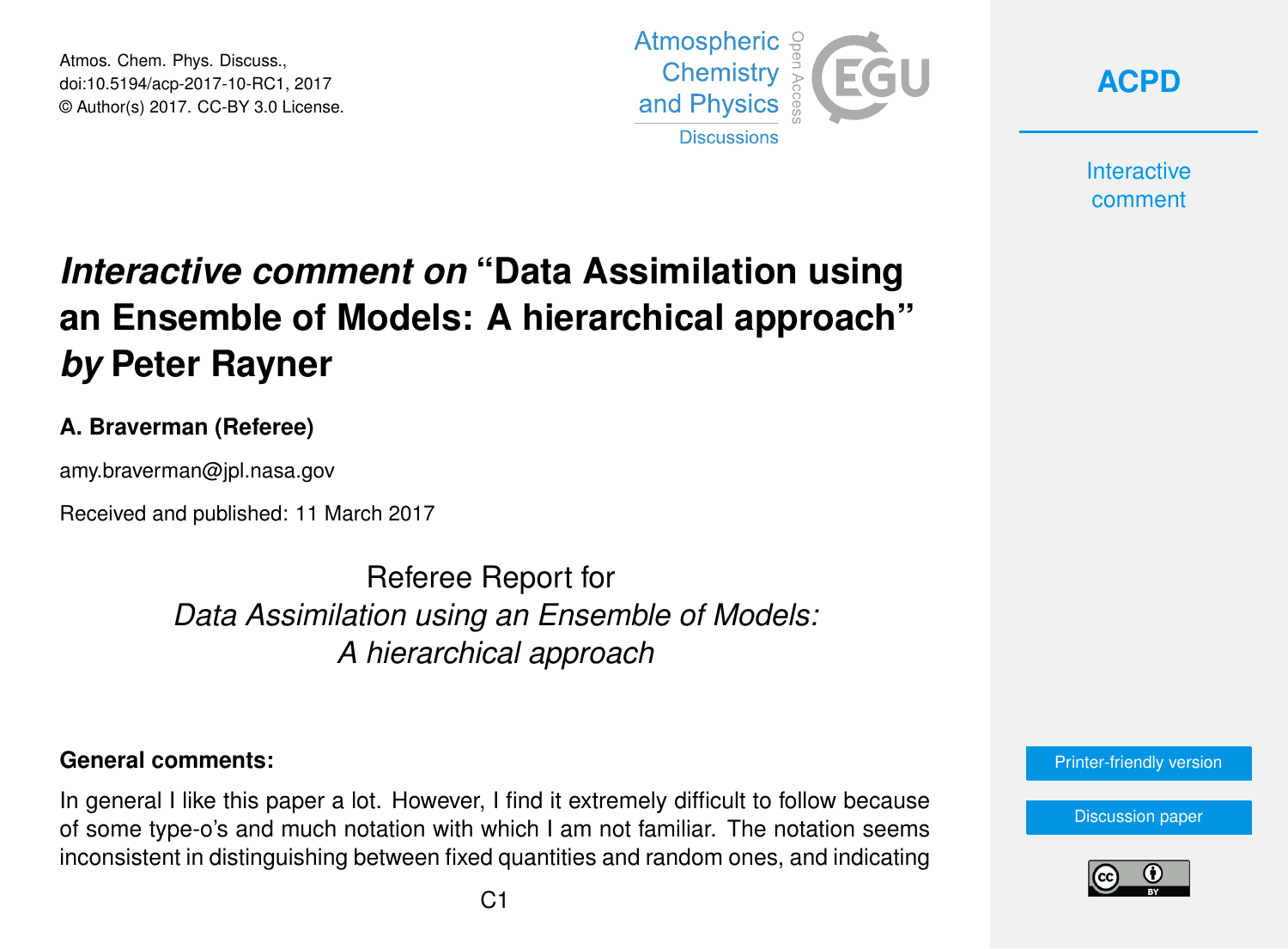where conditioning has taken place. I admit that I come from a different community, and at least some of my comments may be due simply to this notational difference. My comments below pertain to only the first part of the paper as I need these items clarified in order to proceed. Thanks for your patience in answering these questions.

#### **Specific comments for the authors:**

Section 2, through Section 2.1

- 1. Page 3, lines 6 and 7: Please define the random variables  $x$  and  $H_i$ . In what sense is  $P(x|H_i)$  "the conventional data assimilation problem"?
- 2. Page 3, line 9: To what "linear model" are you referring? A linear transport model represented by  $H_i$ ? What do you mean by "over enough of the relevant pdf's"? Or, do you mean "over enough of the support of the random variable  $H_i$ ?
- 3. Page 3, line 12 and 13: Is  $\mathbf{H}_i$  the same as  $H_i$ ?  $\mathbf{H}_1, \ldots, \mathbf{H}_N$  are defined here as Jacobian matrices corresponding to  $N$  different transport models "...with unknowns defined by the multivariate Gaussian  $G(\mathbf{x}^b, B) ...$ ". Which unknowns?
- 4. Page 3, line 15: "For each  $H_i$  our problem is the simple linear Gaussian inversion..." What does this mean? What is it you are trying to solve for or infer? Is it the flux that gave rise to the observed concentrations?
- 5. Page 3, line 16: "Most importantly for us  $P(x^a|{\bf H}_i)$  is Gaussian." Please define  $x^a$ . Should it be  $\mathbf{x}^a$ ?
- 6. Page 3, lines 16 and 17:  $P(x, H<sub>i</sub>)$  appears to be a joint distribution of two quantities: the vector-valued  ${\bf x}$  and the matrix-valued  ${\bf H}_i.$  It's unclear from the notation

**Interactive** comment

[Printer-friendly version](http://www.atmos-chem-phys-discuss.net/acp-2017-10/acp-2017-10-RC1-print.pdf)

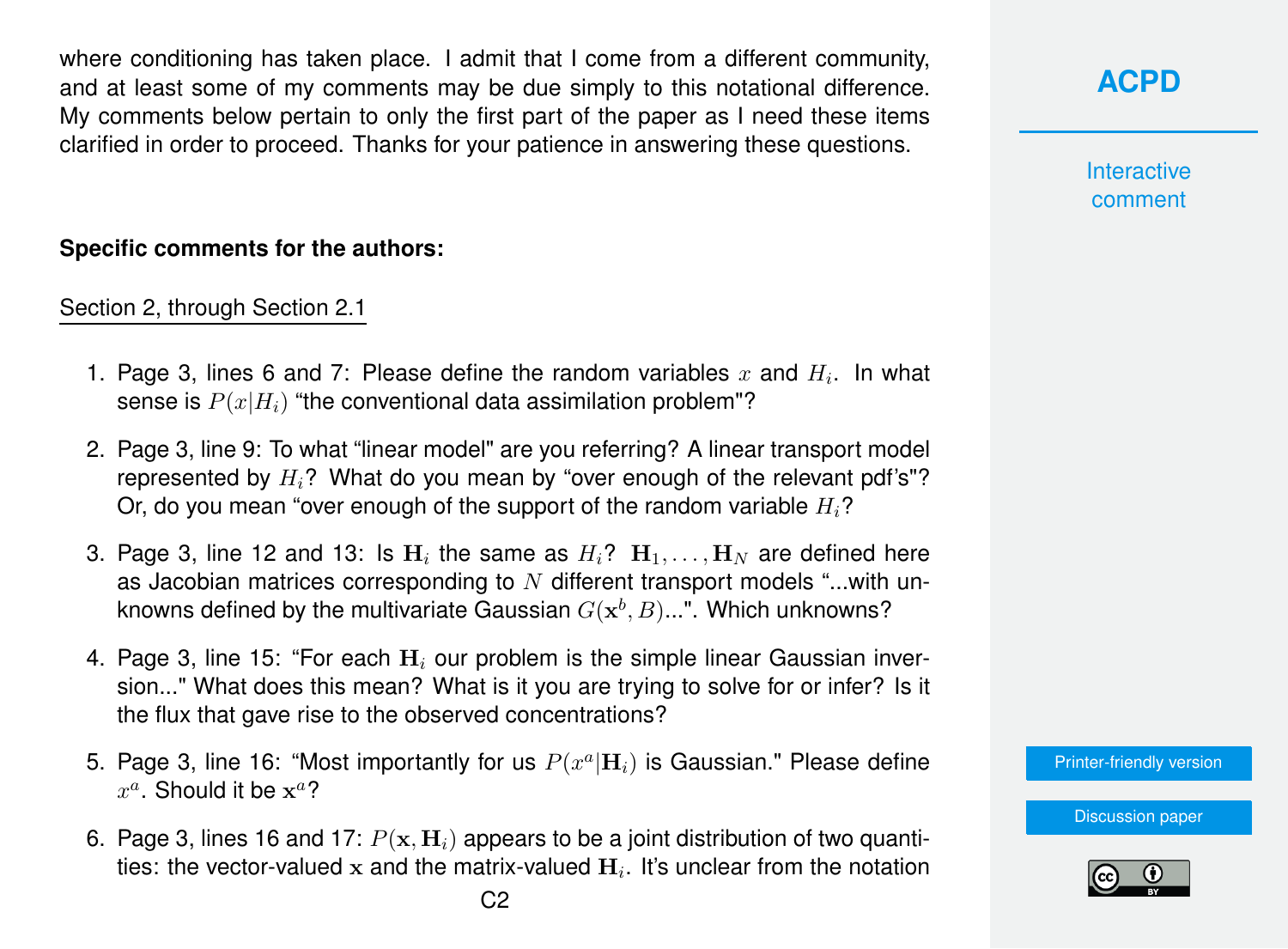whether  $\mathbf{H}_i$  is a random matrix or a fixed matrix. (On line 21,  $\mathbf{H}_i$  is treated as random.) My quess is that it is fixed since the right side of the equal sign appears to show the pdf of just one variable; presumably x. Is  $\mu_i$  a vector or a scalar? Please define  $\mu_i$ ,  ${\bf U}_i$ , and  $W_i$ . The expression  $P({\bf x},{\bf H}_i)=W_iG(\mu_i,{\bf U}_i)$ does not define a proper pdf unless  $W_i = 1$  since the area under the pdf must equal one. A more precise definition of a mixture would be in terms of random variables:  $\mathsf{X} = \sum_{i=1}^K A_i \mathbf{X}_i, \quad A_i = \left\{ \begin{array}{l} 1 \text{ with probability } w_i, \quad , \quad \sum_{i=1}^K w_i = 0 \end{array} \right.$ 1, and  $\mathbf{X}_i \sim G(\boldsymbol{\mu}_i, \mathbf{U}_i)$ .

- 7. Page 3, line 23: Either  $x$  should be bold, or not. Do not mix within the same equation. Also, the notation  $G(\boldsymbol{\mu}_i, \mathbf{U}_i)(\mathbf{x})$  seems is very confusing (to me, at least). Do you mean that x is an argument to the function  $G$ ? Why not write  $G(\mathbf{x}|\boldsymbol{\mu}_i,\mathbf{U}_i)$ ?
- 8. Page 3, line 26: In this equation  $\mathbf{H}_i$  is treated as a non-random quantity. Above in line 21 it was random. Have you conditioned on it? If so, this distribution should be written as a conditional distribution. If not, then  $W_i$  is a random variable, not a fixed weight.
- 9. Page 3, line 26: I can't check this equation because I can't follow the derivation in Appendix A. See below.
- 10. Page 3, line 27: I think there is an extra "v" at the end of this line.
- 11. Page 4, line 2: I assume that  $x<sub>b</sub>$  has a prior distribution somewhere because it is being treated as both random and fixed in various places. What is the prior distribution?
- 12. Page 4, line 16: Type-o.
- 13. Page 4, Footnote is missing.

**Interactive** comment

[Printer-friendly version](http://www.atmos-chem-phys-discuss.net/acp-2017-10/acp-2017-10-RC1-print.pdf)